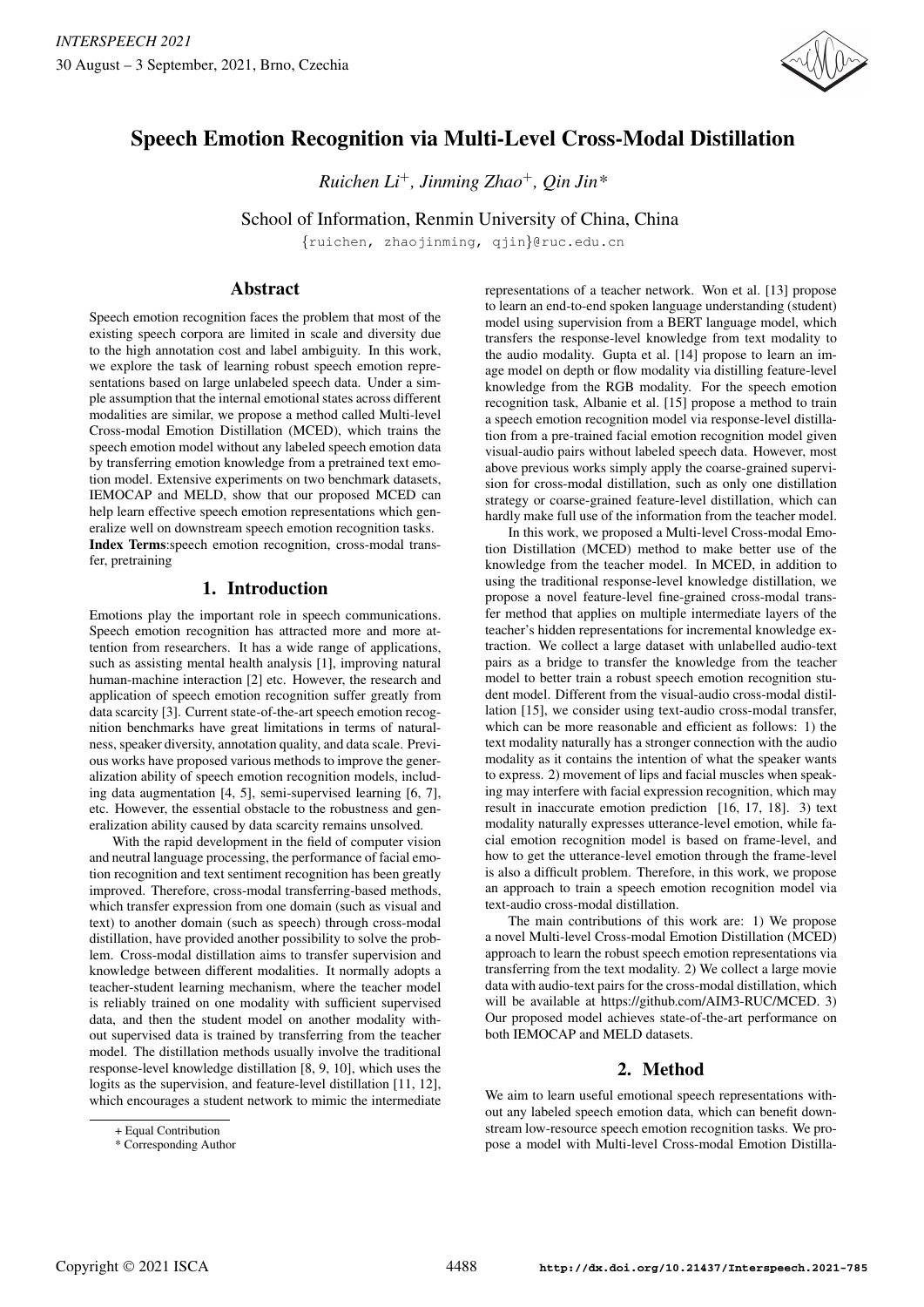

Figure 1: *Illustration of the proposed pipeline, which consists of three phases: 1) training a strong teacher model through a three-stage training strategy 2) training the student model via multi-level cross-modal emotion distillation (MCED) with the pretrained teacher model fixed on large unlabeled audio-text pairs; 3) finetuning the student model on the benchmark datasets for evaluation.*

tion (MCED) based on the teacher-student learning mechanism as shown in Figure 1. A teacher model on the text modality is trained through three-stage strategy on a large labeled text emotion recognition corpus first. Then the student model on the speech modality is trained through transferring knowledge from the teacher model on a large audio-text pairs dataset without any labels. Finally, the pretrained student model is finetuned on the downstream speech emotion recognition benchmark datasets to evaluate the performance of speech emotion recognition.

#### 2.1. Teacher Model

The teacher model is responsible for providing supervision to train the student speech emotion model. Therefore, building a strong teacher model is critical. We propose a three-stage training strategy: 1) adopt a well-pretrained language model  $M_0$ ; 2) keep pretraining  $M_0$  on a large domain-related text corpus to build  $M_1$ ; 3) fine-tune  $M_1$  on a large supervised emotion recognition corpus to build the teacher text emotion model  $M_T$ . In this work, we first adopt the pretrained "BERT-base" model<sup>1</sup>. Motivated by the continuous pretraining method [19], we then continue pretraining the BERT-base model on the OpenSubtitle Dataset  $[20]<sup>2</sup>$  with the pretaining task of masked language modeling to get the domain adapted model "BERT-base+". Finally, we finetune the "BERT-base+" model on a large labeled text emotion recognition corpus (Section 3.1.1) to build the teacher model. Once the teacher model is trained, we can get the logits  $z_i^t$  from the teacher model for a text sentence  $L_i$ ,  $z_t^t = f(L_i; \theta_t)$ , where  $\theta_t$  are parameters of the teacher model.

## 2.2. Student Model

The student model (the speech emotion recognition model) aims to learn the emotional speech representations and predict the emotion categories given speech signals. Let A denotes the acoustic feature sequence of an audio, we first use the Conv1D block [21] to capture the local emotional representations of acoustic features. The segment-level local representations from the output of Conv1D block are fed into a transformer encoder

network [22] to learn temporal-aware features. A max-pooling layer is used to get the emotion-salient utterance-level representations based on the output of the last layer of the transformer encoder network. Finally, we use several fully connected layers as a classifier to predict the probability distribution of emotion classes. The emotion distribution of the student model can be formulated as  $z_i^s = f(A_i; \theta_s)$ , where  $\theta_s$  and  $z_i^s$  are the parameters of the student model and the output of its logits layer for eters of the student model and the output of its logits layer for the  $i^{th}$  sample, respectively.

#### 2.3. Multi-level Cross-modal Emotion Distillation

The proposed multi-level cross-modal emotion distillation (MCED) method involves transferring the response-level and feature-level knowledge from the teacher model to the student model. Following the protocol of classical knowledge distillation [8, 23, 24], we transfer the response-level knowledge from the teacher to the student model through minimizing the distance between the "soft-target" produced by the teacher and the student models. To be specific, we use KullbackLeibler divergence [25] to measure the distance of the "soft-target" emotional probability distribution. The objective function can be formulated as:

$$
p_i^t = softmax(z_i^t / temp)
$$
  
\n
$$
p_i^s = softmax(z_i^s / temp)
$$
  
\n
$$
\mathcal{L}_{RL} = -\frac{1}{N_{data}} \sum_{i} KL(p_i^t || p_i^s)
$$
\n(1)

where  $z_i^t$  and  $z_i^s$  are the logits output from the teacher and student model given *i*-th audio-text pair.  $N_{data}$  denotes the total number of audio-text pairs for training.  $p_i^t$  and  $p_i^s$  denote the "soft-targets" of the  $i$ -th sample produced by the teacher and the student model respectively. *temp* refers to the temperature hyper-parameter described in [8], which could soften the predicted distribution and better train the student model. By optimizing the response-level distillation loss  $\mathcal{L}_{RL}$ , higher-level emotional semantic information could be transferred from the teacher to the student model.

Moreover, we propose a feature-level knowledge transfer strategy, so that the student can learn more knowledge from the hidden representations of multiple intermediate layers in

<sup>1</sup>https://github.com/google-research/bert

<sup>&</sup>lt;sup>2</sup>we use 10 million movie subtitle sentences of the "en-zh" subset.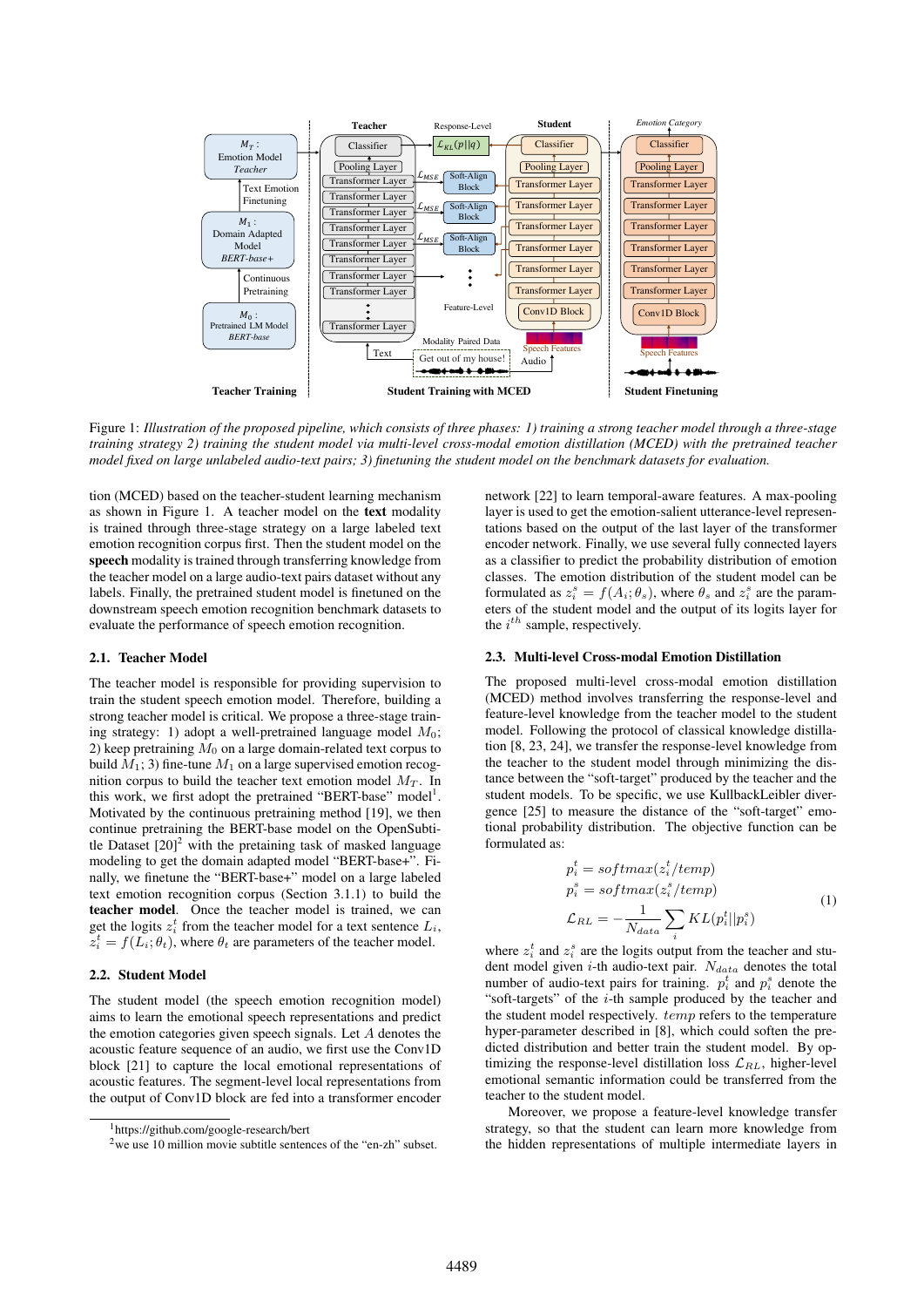Table 1: *Data Statistics of Teacher Text Emotion Dataset*

| Emotion   Neutral |       | <b>Happiness</b> | Surprise | Sadness | Anger |
|-------------------|-------|------------------|----------|---------|-------|
| Train             | 10193 | 3285             | 2908     | 2111    | 3175  |
| Val               | 1270  | 419              | 389      | 287     | 481   |
| Test              | 2889  | 838              | 792      | 564     | 921   |

the teacher model. However, the word feature sequence from the text and the acoustic feature sequence produced by the student's CNN block are not aligned. Inspired by [26, 27], we apply attention mechanism to learn the audio-to-text alignment via a soft-align network block, which consist three weight matrices:  $W_q \in \mathbb{R}^{d_t \times d_t}$ ,  $W_k \in \mathbb{R}^{d_s \times d_t}$  and  $W_v \in \mathbb{R}^{d_s \times d_t}$ .  $W_q$  performs linear transformation of the query, which is applied as the teacher's hidden states of each word.  $W_k$  and  $W_v$ are perform linear transformation of the key and value, which transforms the student hidden states to the same dimension as the teacher's. To be specific, we denote the set of intermediate layers in the teacher model for distillation as  $I^t$ , and the corresponding transformer layers of the student network as  $I<sup>s</sup>$ , where  $|I^t| = |I^s|$  (eg: $I^t = \{6, 8, 10, 12\}$  and  $I^s = \{3, 4, 5, 6\}$ ).<br>Given the *i*-th intermediate layer pairs, let us denote  $m = I^t$ . Given the j-th intermediate layer pairs, let us denote  $m = I_2^t$ <br>and  $n = I_3^s$  for aligning the hidden states of the m-th layer and  $n = I_j^s$  for aligning the hidden states of the m-th layer<br>of the teacher model and n-th layer of the student model, and of the teacher model and  $n$ -th layer of the student model, and  $h_m^t$  and  $h_n^s$  for the hidden states of the corresponding layers respectively, where  $h_m^t \in \mathbb{R}^{T^t \times d_t}$ ,  $h_n^s \in \mathbb{R}^{T^s \times d_s}$ , and  $T^{(\cdot)}$ and  $d_{\left(\cdot\right)}$  represent the sequence length and feature dimension respectively. The calculation of the soft-align block can be formulated as:

$$
\hat{h}_n^s = softmax(\frac{h_m^t W_q \sigma(h_n^s W_k)^{\top}}{\sqrt{d_t}}) \sigma(h_n^s W_v)
$$
 (2)

where  $\sigma$  denotes the GELU function,  $\hat{h}_n^s$  denotes the soft aligned acoustic sequences, which has the same shape with the teacher's word hidden states  $h_m^t$ . We use mean square loss (MSE) to measure the feature-level distance. The loss function can be formulated as:

$$
\mathcal{L}_{FL} = \frac{1}{N_{data}} \sum_{i} \sum_{j} \left| \sum_{j}^{I^{t}} \lambda(j) \left\| h_{i,m}^{t} - \hat{h}_{i,n}^{s} \right\|_{2}^{2} \tag{3}
$$

where  $\lambda$  denotes the hyper-parameters of the loss weight for each intermediate layer pairs. Fine-grained knowledge could be transferred by optimizing the word aligned feature-level objective function  $\mathcal{L}_{FL}$ . We jointly optimize the objective function to train the student model, with the fixed parameters of the teacher model, which can be formulates as:

$$
\theta_s = \underset{\theta_s}{\arg\min} (\mathcal{L}_{RL} + \mathcal{L}_{FL}) \tag{4}
$$

## 3. Experiments

#### 3.1. Datasets

### *3.1.1. Teacher Text Emotion Datasets*

To build a strong and robust teacher model, we combine two text emotion recognition corpora XED [28] and Emotion-Lines [29]. The XED dataset contains multilingual emotion annotated movie subtitles and we only use the utterances in English. The EmotionLines dataset contains utterances with emotion annotation in dialogue and we only use the Friends part of EmotionLines. Moreover, in order to combine these two datasets and build a class-balanced training set, we choose the 5

Table 2: *Data statistics of the collected EmoATMovie dataset. The emotion category of each utterance is predicted by the teacher model as mentioned in Section 2.1*

|  |                                              | Emotion   Neutral Happiness Surprise Sadness Anger |                |       |
|--|----------------------------------------------|----------------------------------------------------|----------------|-------|
|  | Train   69562 42509                          |                                                    | 35651 32992    | 40191 |
|  | Table 3: Data Statistics of MELD and IEMOCAP |                                                    |                |       |
|  | Emotion Train Dev Test                       |                                                    | <b>IEMOCAP</b> |       |

| елионоп        | Train | Dev | Test | IEIVIUUAF |
|----------------|-------|-----|------|-----------|
| Neutral        | 4710  | 470 | 1256 | 1708      |
| Happy          | 1743  | 163 | 402  | 1636      |
| Anger          | 1109  | 153 | 345  | 1103      |
| <b>Sadness</b> | 683   | 111 | 208  | 1084      |
| Surprise       | 1205  | 150 | 281  |           |
| Disgust        | 271   | 22  | 68   |           |
| Fear           | 268   | 40  | 50   |           |
|                |       |     |      |           |

most common emotion categories (neutral, happiness, surprise, sadness, and anger) to form a training set for the teacher model, which we name as "Teacher Text Emotion Dataset". The data distribution is shown in Table 1.

#### *3.1.2. EmoATMovie Dataset*

Training a robust student model via transferring knowledge from the teacher model requires modality paired data. We collect 351 movies and TV shows and extract the soundtrack and corresponding subtitles of each spoken utterance. We filter out the utterance whose duration is shorter than 1.5sec or the transcript with only one word. In order to ensure the utterances are emotion salient, we feed each utterance text into the pretrained teacher model to predict its emotion category. We then select the emotion salient utterances based on the prediction probability. In the end, we collect a dataset called "EmoATMovie", which contains about 221k utterances with paired audio and text transcript. The detailed information of EmoATMovie is shown in Table 2.

## *3.1.3. Benchmark Datasets*

The Multimodal EmotionLines Dataset (MELD) dataset [30] and Interactive Emotional Dyadic Motion Capture (IEMOCAP) dataset [31] are two popular emotion recognition benchmark datasets, which are used to evaluate our student model. MELD contains more than 1300 dialogues and 13000 utterances from the Friends TV series with 304 speakers in total. We follow the standard data split [30], which contains 7 emotion categories. Note that there's no overlap between the valid/test set of MELD and the training set of Teacher Text Dataset in text modality. IEMOCAP dataset contains recorded videos from 10 speakers in 5 dyadic conversation sessions. Each session contains dialogues between 2 speakers. We follow the data split setting as in [26, 6] to form the four-class (angry, happy, neutral and sad) emotion recognition task. The statistics of the two datasets are shown in Table 3.

#### 3.2. Implementation Details

For audio features, we extract 130 dimensional low-level descriptors using OpenSmile Toolkit [32] with the configuration of "IS16 ComparE". For text input, we tokenize the sentence into a sequence of WordPieces [33]. The teacher model is built by finetuning BERT-base+ on the Teacher Text Emotion Dataset for max 6 epochs and the BERT-base+ is obtained by continuous pretraining BERT-base for 20 epochs on the OpenSubti-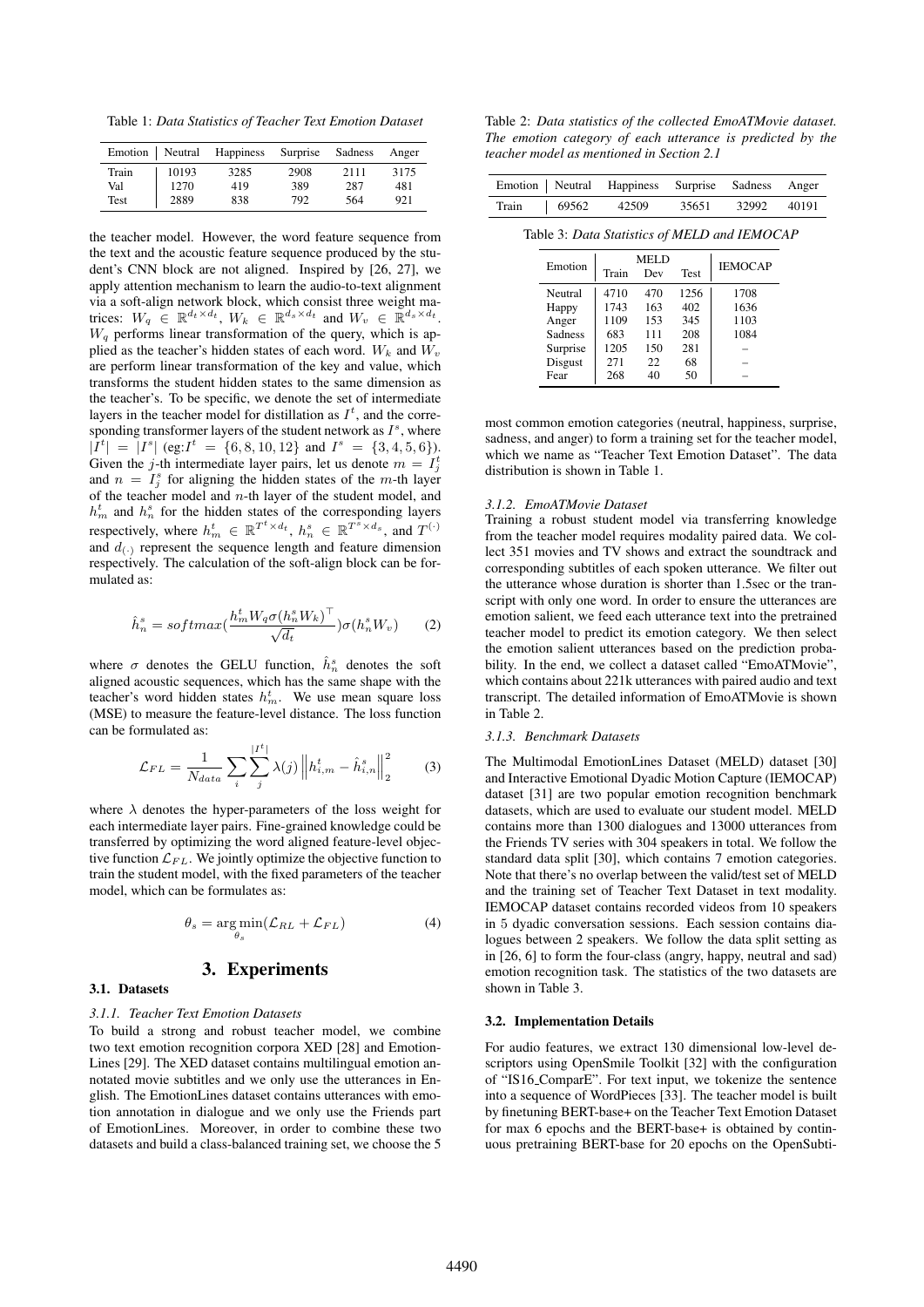Table 4: *Performance comparison of teacher model candidates on Teacher Text Emotion Dataset*

| Models                                                              | WA | WF1 |
|---------------------------------------------------------------------|----|-----|
| Finetune BERT-base<br>Finetune BERT-base+ (Our Teacher) 0.696 0.694 |    |     |

Table 5: *Speech emotion recognition performance comparison on IEMOCAP and MELD datasets.*

| <b>IEMOCAP</b> |                     |       | <b>MELD</b>         |       |  |
|----------------|---------------------|-------|---------------------|-------|--|
|                | Approaches          | UAR   | Approaches          | WF1   |  |
|                | ARE [34]            | 0.580 | <b>ICON [35]</b>    | 0.373 |  |
| $\overline{c}$ | LSTM+ATT [36]       | 0.588 | BC-LSTM [37]        | 0.364 |  |
| 3              | CNN+LSTM [38]       | 0.602 | DialoueRNN [39]     | 0.340 |  |
| 4              | Zhao et.al [40]     | 0.601 | ConGCN [41]         | 0.422 |  |
| 5              | SSMM <sub>[6]</sub> | 0.585 | SSMM <sub>[6]</sub> | 0.402 |  |
| 6              | Student-MCED        | 0.589 | Student-MCED        | 0.372 |  |
| $\tau$         | Student+MCED        | 0.614 | Student+MCED        | 0.446 |  |

tle subset. The student model consists of 4 Conv1D layers as Conv1D block, 6 transformer layers (4 heads and 512 hidden units), and 2 fully-connected layers as the classifier. For the training parameters of the cross-modal distillation, we set  $I_t =$  $\{6, 8, 10, 12\}, I_s = \{3, 4, 5, 6\}$  and  $\lambda = \{0.1, 0.1, 0.2, 0.3\}.$ The student model is trained for at most 50 epochs on EmoAT-Movie with an initial learning rate of 1e-4, which decays linearly during training. When finetuning the pertained student model, we use different classifiers on the benchmark datasets because of different emotion categories.

We use the 10-fold speaker-independent cross-validation for evaluation. We run each model three times to alleviate the influences of random parameter initialization on both IEMO-CAP and MELD. We use two evaluation metrics on IEMO-CAP: weighted accuracy (WA) and unweighted average recall (UAR). Due to emotion category imbalance on MELD, we use the weighted F1 (WF1) as the evaluation metric.

#### 3.3. Experiment Results

#### *3.3.1. Teacher Model*

A strong teacher model is critical for training the student model. We compare the performance of different teacher model candidates in Table. 4. As mentioned in Section 2.1, our teacher model "Finetune BERT-base+" is built through the three-stage training strategy and "Finetune BERT-base" is built through the first  $M_0$  and the third  $M_T$  stage. The results show that the extra pretraining stage  $(M_1$  in Figure 1) can further improve the teacher model.

#### *3.3.2. Student Model*

In order to evaluate our proposed MCED method, we conduct downstream speech emotion recognition experiments on the two benchmark datasets. We compare our student model (row 7) to other state-of-the-art models (row 1-5) in Table. 5. Our student model outperforms other SOTA models on both benchmark datasets. We also compare the performance of the student model without MCED based pretraining (row 6), which means that the model has the same structure as our student model but is trained from scratch on the benchmark training data. The performance drop of "Student−MCED" compared to "Student+MCED" demonstrates that pretraining the student model on large unlabeled data with our proposed MCED is effective. Our pretrained student model can be easily applied to various downstream speech emotion recognition tasks.

| Table 6: Ablation study of MCED. RL and FL refer to response- |  |
|---------------------------------------------------------------|--|
| level and feature-level distillation respectively. FL-klayer  |  |
| means using the last k layers for feature-level distillation. |  |

| Dataset       |       | <b>IEMOCAP</b> | <b>MELD</b>    |                    |
|---------------|-------|----------------|----------------|--------------------|
| Models        | UAR   | F1             | WA             | WF1                |
| RL.           | 0.599 | 0.573          | 0.496          | 0.438              |
| FL-4layers    | 0.593 | 0.570          | 0.481          | 0.423              |
| RL+FL-1layer  | 0.608 | 0.588          | $\sqrt{0.499}$ | $\overline{0.434}$ |
| RL+FL-2layers | 0.603 | 0.591          | 0.501          | 0.438              |
| RL+FL-3layers | 0.611 | 0.592          | 0.482          | 0.442              |
| RL+FL-4layers | 0.614 | 0.601          | 0.497          | 0.446              |

Table 7: *Ablation study on the amount of finetuning data. "1/2" means we only use half of the training data in the corresponding benchmark dataset when finetuning.*

| <b>Dataset</b> |       |       | <b>IEMOCAP</b> | MEL D |       |
|----------------|-------|-------|----------------|-------|-------|
| Settings       | Ratio | UAR   | F1             | WA    | WF1   |
|                | 1/2.  | 0.590 | 0.571          | 0.470 | 0.424 |
| Student+MCED   | 1/3   | 0.577 | 0.545          | 0.479 | 0.394 |
|                | 1/5   | 0.541 | 0.525          | 0.468 | 0.377 |
| Student-MCED   | full  | 0.589 | 0.569          | 0.458 | 0.372 |

## 3.4. Ablation Study

Different level distillation: We conduct experiments to ablate the contributions of different components of our proposed Multi-level Cross-modal Emotion Distillation method as shown in Table 6.The table shows that the model trained with multilevel distillation, including both response-level and featurelevel, outperforms the one with only single level distillation, and the performance keeps increasing as we use more layers to perform the soft-aligned feature-level distillation, which demonstrates the effectiveness of our proposed MCED method.

Amount of Finetuning Data: In order to validate the generalization ability of our pretrained student model, we conduct experiments on benchmark datasets using different amounts of training data in the finetuning process as shown in Table 7, where  $1/n$  means we only use  $1/n$  of the training set to finetune our pretrained student model. Our student model finetuned with only 1/5 of the training data on MELD and 1/2 of the training data on IEMOCAP can outperform the "Student−MCED" trained on the full training set, which demonstrates that our pretrained student model with MCED method can generalize well even with limited labelled data.

# 4. Conclusion

In this paper, we propose a novel multi-level cross-modal emotion distillation (MCED) method to train a student speech emotion model without any labeled speech data through transferring from a teacher text emotion model. The pretrained student model can benefit downstream emotion recognition tasks, especially in low-resource supervised training conditions. Extensive experiments on two public benchmark datasets demonstrate the effectiveness and robustness of our proposed model.

# 5. Acknowledgments

This work was supported by the National Key R&D Program of China (No. 2020AAA0108600), National Natural Science Foundation of China (No. 62072462 & 61772535), Beijing Natural Science Foundation (No. 4192028).